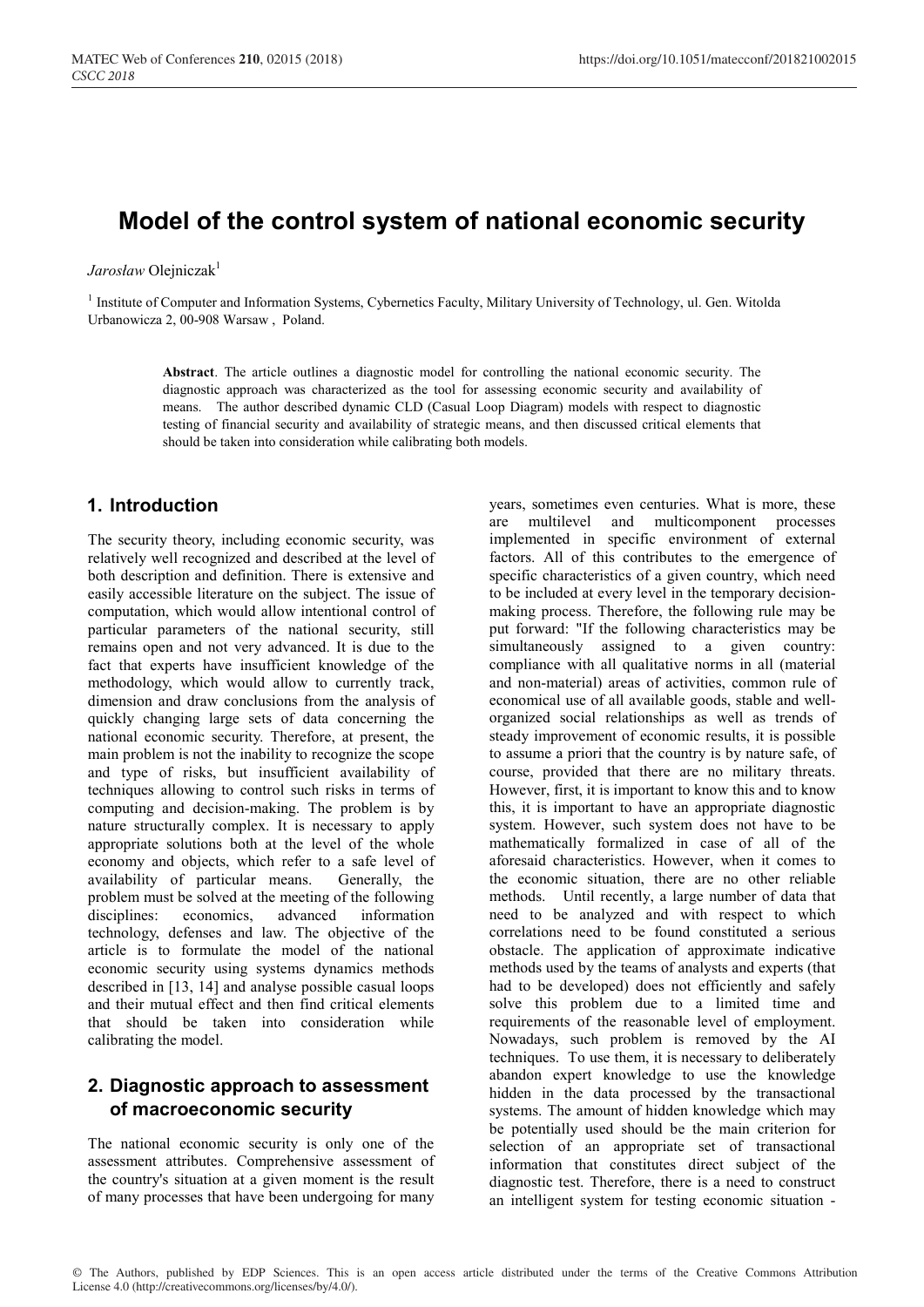both at the level of the country and larger strategic companies and corporations. The so described problem concerns the model for testing the national economic security, which falls within the scope of economic diagnostics. The theory of economic diagnostics is a part of the discipline which has been recently referred to as the "automatic management". Since the medical and technical diagnostics have been known for many years now, the economic diagnostic is a relatively new discipline, which emerged together with the integrated IT systems type ERP, MRP, HRMS or BI, supporting the management process in a company, and with development of methods of data exploration, i.e. the microeconomic issues. Cholewa and Kościelny [1] define the process of diagnosing the status of objects as the "sequence of tests, in particular for two-class spaces of statuses (fit/unfit) or requiring special procedure allowing to recognize the status, which happens especially when the number of classes of the status is large" - which is the case of the economic diagnosis. On the other hand, Gołuchowski points out that [2]: "The fundamental result of diagnostic testing (reasoning) is an explanation of the present, past or future state of affairs described by way of the collected symptoms. Therefore, it is not a goal in itself, but constitutes an element of a much broader procedure. When analyzing the considerations on solving the economic problems, it is apparent that the diagnostics are analyzed, among other things, in the context of:

- organized actions;
- decision-making process;
- early warning system;
- controlling.

Emory and Niland [3] distinguished three stages of the decision-making process (establishment of goals and potential partial tasks, task solution), assuming that the diagnostics are part of the process for determining tasks that need to be performed to achieve the goals set in the first phase of the process. While identifying the problem, which is one of the partial tasks, the data are analyzed to detect some deviations (differences, discrepancies) between the current situation and predefined goal or pattern. In case of any material deviations, they shall be recorded as symptoms subject to analysis (recognized and explained) during the diagnostics. The above-described process was shown in Fig. 1.



**Fig. 1** Process of economic diagnostics

The economic diagnostics should be considered one of the stages of the decision-making process, based on the

symptoms signaled by the system, differences between the obtained results and previously set tasks. The risk symptoms may equally well result from wrong determination of the goals as well as incorrect execution of the tasks or both these factors which occurred simultaneously. Therefore, to properly diagnose the macroeconomic situation, the correctness of the method for setting the tasks should be also controlled and assessed. The method must guarantee a specific level of reliability subject to measurable assessment. What is more, if the method is to be assessed in a formalized manner, it has to be formalized as well (algorithmized). As a result, the point is to construct an intelligent system for diagnosing the economic situation. Such an approach seems to be especially promising in terms of solving the issue of the economic diagnostics in the national economic security diagnostics due to its complexity and versatility. Apart from other long used and hence well-developed methods of technical diagnostics, the introduction of economic diagnostics to the management process of the national economic security is surely aimed at improving reliability of the whole process. Diagnostics of all elements should soon lead to a situation when it is possible to talk about the reliability of economic functions performed in a country or a company as a whole, making them comparable in that respect. The need to search for such integrated technical and economic solutions has become more obvious in current circumstances. In the conditions of absolute competition on the market saturated or sometimes even oversaturated with supply, it is often the case that companies collapse despite modern and reliable technical base. They collapse because the economic situation was not assessed in a precise manner. Colloquially speaking, it does not really matter if a specific device was sent to the scrap heap, because it was unreliable or because it became a part of the estate bankruptcy due to the decision of an official receiver. Currently, the problem which needs to be addressed in the first place is the issue of economic diagnostics using methods of the highest degree of reliability. As a result, on the basis of the already known general definitions of diagnostic activities, and while considering the fact that what is needed are the solutions for assessment of the whole economic situation in a country or production company, the following definition was adopted: diagnostics of the economic situation of a company means identification of causes and consequences of its past or future changes**.** Such an approach seems to be especially promising in terms of solving the issue of the economic diagnostics in the national economic security diagnostics due to its complexity and versatility. Apart from other long used and hence well-developed methods of technical diagnostics, the introduction of economic diagnostics to the management process of the national economic security is aimed at improving reliability of the whole process.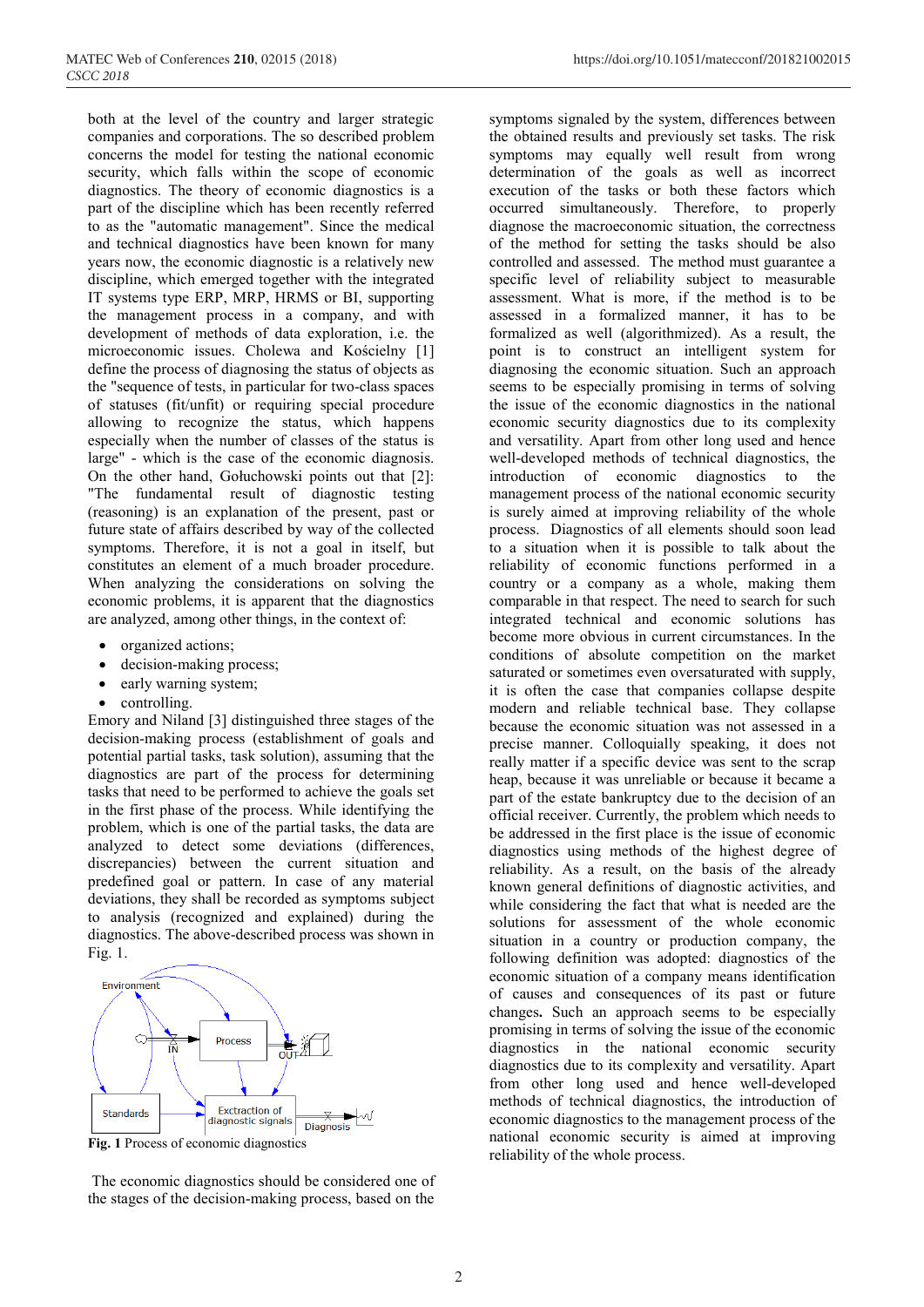# **3. Availability of means as the national economic security factor**

For the purpose of the approach proposed in the title of this chapter, it is necessary to appropriately define the term "national economic security". Księżopolski defines the economic security as [4] : "...uninterrupted functioning of economies, i.e. maintenance of basic development indicators and guarantee of comparative balance with economies of other countries". Raczkowski proposes another definition: [5] "… the national economic security is a relatively sustainable endogenous and exogenous state of the functioning of the national economy, when the risk of disrupted balance falls within the predefined and tolerable organizational and legal limits in compliance with the rules of social existence". The development of the model which allows to set and control such norms constitutes an interesting, yet complex research issue. Petrenko formulated a synthetic method of security measurement by defining the national security indicator in the following manner [6]:

$$
Z_{general} = \sum_{i=1}^{3} \alpha_i \ z_i \tag{1}
$$

where:

i=1,2,3 - number of basic security area, which includes:

| $i=1$      | - natural-ecological area;                               |
|------------|----------------------------------------------------------|
| $i=2$      | - technogenic-industrial area;                           |
| $i=3$      | - antropogenic-social area:                              |
| $\alpha_i$ | - weighing coefficient for the i-th basic security       |
| area;      |                                                          |
| $Z_i$      | - security indicator for the <i>i</i> -th security area; |

The security indicator for the i-th security area may be set using the following correlations (2):

$$
Z_i = \sum_{j=1}^{m_i} \beta_{ij} \ y_{ij} \tag{2}
$$

where:

 $m_i$  - quality coefficient for  $z_i$  security indicators  $j = 1, m<sub>i</sub>$  - number of integral level of security;  $\beta_{ij}$  - weighing coefficient for the *j*-th integral security coefficient; yij - security coefficient for the *j* -th integral level of security;

The above-mentioned definitions were constructed in such a manner so as not to narrow the domain for risk differentiation. At the stage of basic study, the approach is fully justified, as any kind of groundless limitations would pose threat to the national security. However, when it comes to a specific goal formulated in the previously described manner, it is necessary to use a different approach. When assuming that the logic of correlations according to the general definition is a limitation, it is essential to expand the correlations so

that the problem becomes countable. Therefore, the definition of the economic security must specify the problem to allow its strict modeling.

According to the source literature, the opinion that the broadly defined national security should include the following is predominant [7-11]:

- military security,
- political security,
- economic security,
- security of public order,
- security of state apparatus,
- security of international relations,
- cyber security.

As part of the economic security, the following may be distinguished (Fig. 2):

- 1. security of financial turnover and external financing,
- 2. security of budget (of a country and local governments),
- 3. security of economic information,
- 4. secure availability of means necessary to maintain production and supply.



**Fig. 2**. Economic security

To ensure economic security, it is necessary to ensure all elements of the appropriate functioning of the country's economy. In each of the four cases, the problem is related to availability:

- cash (at all levels of the functioning of the country),
- information,
- means necessary for the functioning of the society and production.

The inter-linkages between particular areas of economic security are shown in Fig. 3.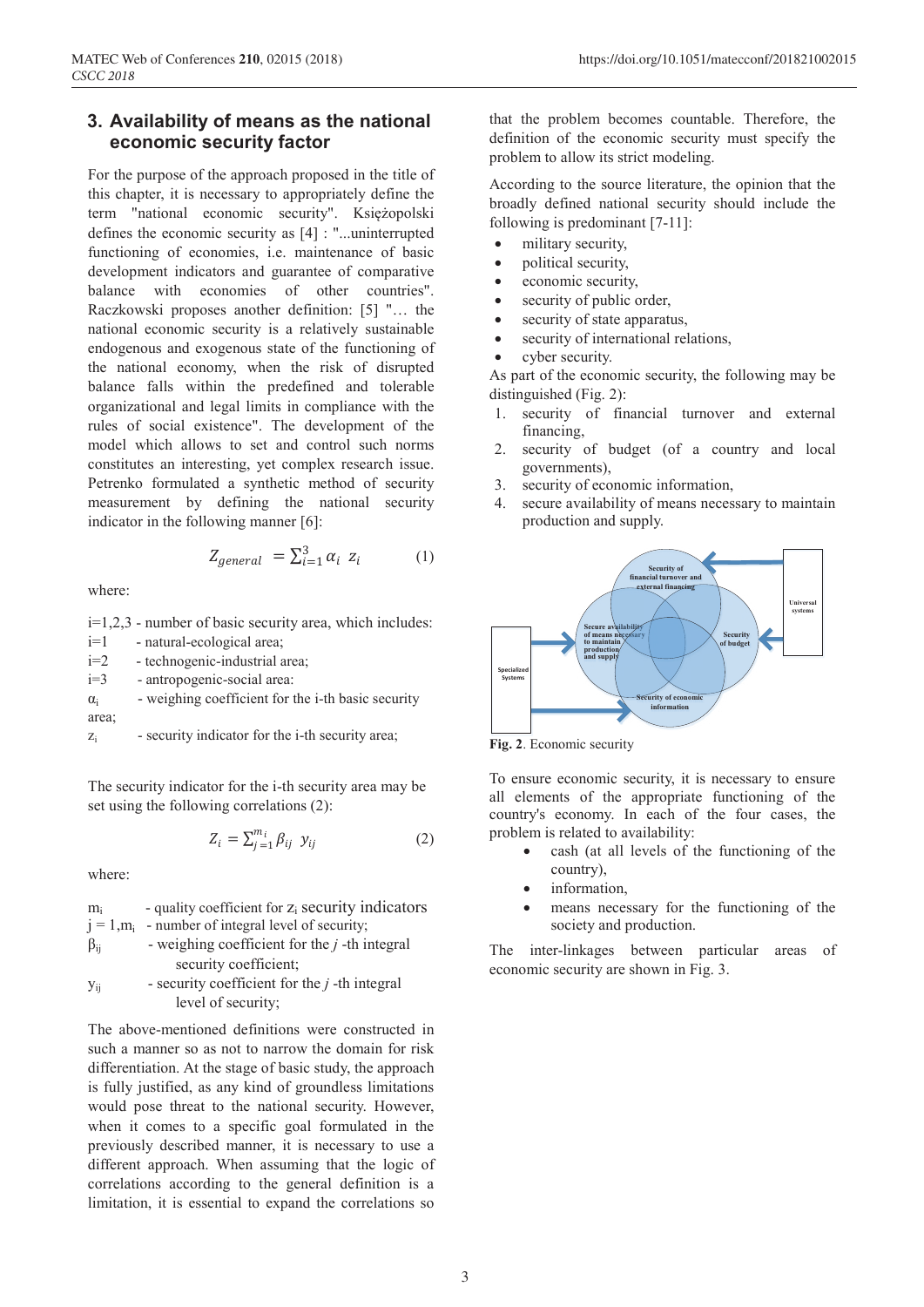

**Fig. 3.** Tangible and intangible assets to ensure the national economic security [12]

The subject of the article is economic security and, more precisely, its area that covers secure availability of means necessary to conduct business activity and protect the life of citizens. Bearing in mind such limitations, it seems justified to propose, for the purpose hereof, the following definition of the national economic security: the national economic security is the ability of a country to control and shape availability of specific means so as to prevent deterioration of its economic results. The source literature contains many propositions of the catalog of "means". The popular type of availability refers to:

- food.
- raw materials.
- all energy carriers,
- apartments,
- drinking water,
- medicines,
- transport.

In accordance with the thesis formulated by Księżopolski [4] : " … *The typology is open: it is not a classification meaning that the national economic security would face new risks meeting the criteria of negative impact on the values constituting the economic security. Such an approach is justified by high changeability of social life, among other things, due to dynamic globalization process…."*, exhaustive closing of the potential catalog is not the most important matter at the stage of the choosing the first approach to practical solutions. It is necessary to choose potential means from the catalog, which shall be the subject of the first solutions (applications). There is no reason not to gradually expand the list in further steps. Such freedom of action is possible due to the fact that the chosen method is practically independent of the type of the selected mean and may be repeated. However, it is still necessary, from an objective point of view, that the future user (i.e. in this case, competent state authorities) made formal decisions in the process regarding the scope of implementation. According to the proposed decision,

some links between the budget and national statistics shall exist. Depending on the adopted decisions, the activities undertaken to solve the problem shall have to be reorganized. The list of "means" should also include (which does not have to seem evident) social involvement to maintain the established level of security. The society is both the producer and final recipient of the necessary means. After all, the national security is the security of citizens. Therefore, it is the decisive factor, even though often neglected, which determines the maintenance of appropriate level of security. However, such issue (sometimes considers a part of the political security or public order) requires different methodological approach and separate decisions of competent authorities. In case of the discussed issue, the models should be constructed in a spiral manner and their stages gradually implemented by the team (internal procedure) composed of the employees of the user and external specialists. The above-mentioned approach allows to gradually adapt the system to the future work realities. Additionally, it allows to freely adjust the preliminary requirements and gradually verify efficiency of the operations within the selected scopes. In this case, due to a possibility of:

- working verification process,
- practical use of the results at particular stages,
- basically unlimited upgrade and improvement of the system,

such structure of the model seems to be the best. While considering the fact that economic aggression is now increasingly used and considered efficient method of acting to the detriment of the so-called "enemy" countries, the issue of the national economic security becomes an urgent matter due to basically non-existent advancement of practical applications. By expanding the previous definition of the economic security, the issue of correlations as resulting therefrom with respect to the availability of means affecting the national economic security is shown in Fig. 4.



**Fig. 4**. Assessment of material means affecting the national economic security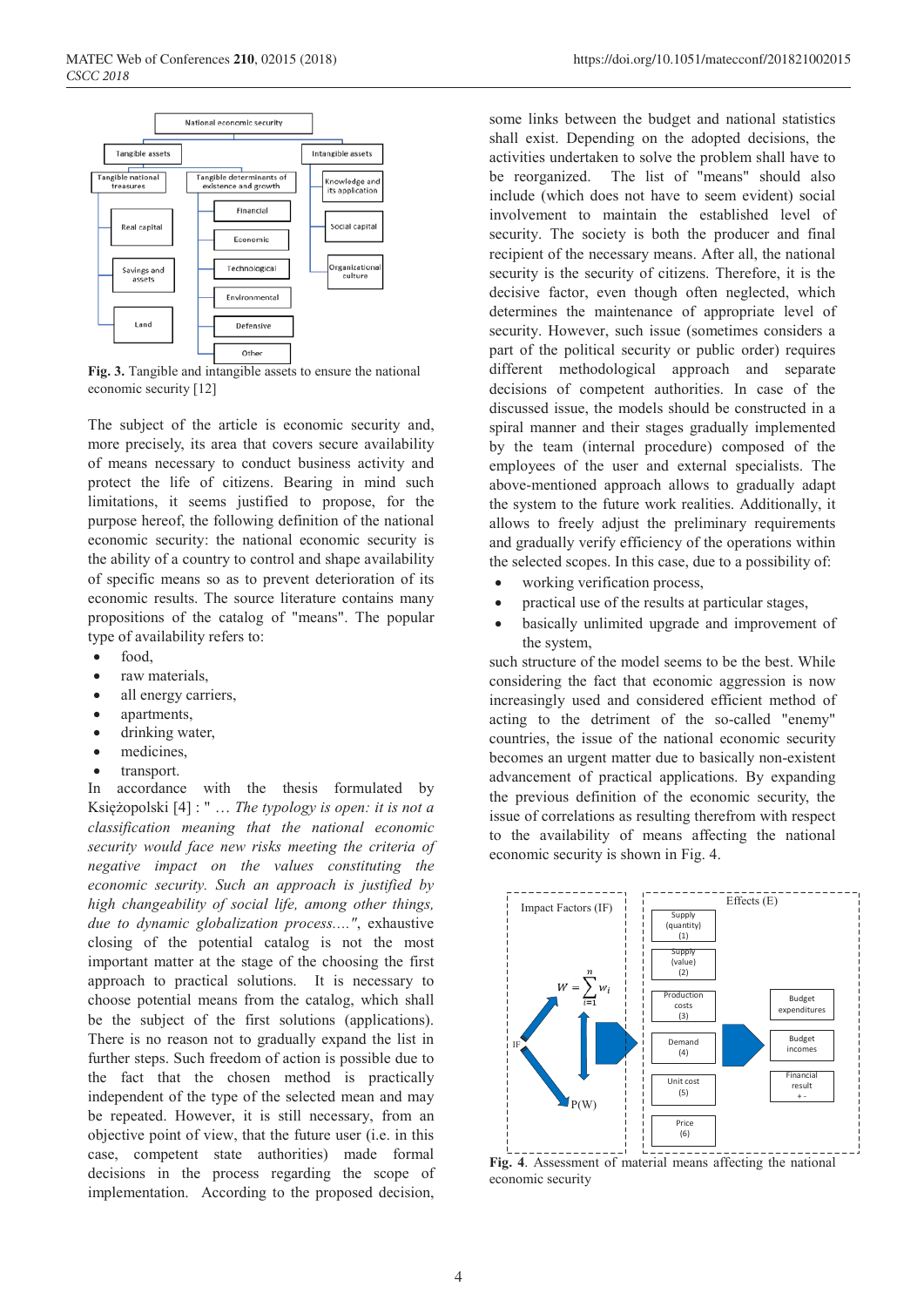Where :

W – the total amount of the production of specific means material for the economic security

i=1..n – the production plants producing specific means material for the economic security

P(W) – the short- and the long-term forecast of the production of specific means material for the economic security

IF – the impact factors shaping the production capacity of the means material for the economic security.

Each of the items from 1 to 6 marked in the figure includes: Production, import, export and inventory. The correlation shown in schema 1 is the correlation between "IF" impact factors and effects "E". The "IF" impact factors should include the following:

- following year  $n+1$  (whose budget is prepared). and factors affecting its feasibility are initially recognized (signaled)
- year  $n+2$  (preceding the year, for which the budget is prepared), and trends of changes in factors affecting such year are noticeable.

The information about "IF" is not directly available. To obtain such factors, it is essential to search a large number of data. The sets of received data shall also be quite expensive. To obtain the necessary information, it seems justified to use the "Big Data" technology. On the other hand, the "S" effects are values strictly defined and relatively easily accessible in the prepared statistics (items 1-6) or potentially easy to calculate (items concerning the budget). What is more, the number of such factors was also reduced to the necessary minimum in the presented proposal. The problem is to find a method for determining which "W" impact factors contribute to the change of "E" effects. If the trends were unfavorable for the economic security, it would be possible to implement appropriate remedial measures, at the stage of budget planning (year n+1), to eliminate or mitigate the risk of economic security. The concept requires planning of budget simultaneously for two periods – year n+1 and n+2. The TREND function, shown in Fig. 5, used in the system dynamics described by Sterman [13], is in line with the method of budget forecast.



**Fig. 5**. Use of the forecast TREND function to plan budget [13]

The presented TREND function allows continuous process of control and adjustment of the forecast values with respect to the data collected on an ongoing basis. The function may not be used to forecast any values of the budget components in different time horizons. The process of stabilizing forecast input values depending on the adopted forecast period is shown in figure 6.



**Fig. 6**. Stabilization of forecast values depending on the forecast period

As the figure shows, longer forecast horizon makes it necessary to apply longer period of the analyzed deviations. It proves that the use of the forecasts up to two years in advance is justified. Currently, it is not required in Poland to prepare budget forecast for the year n+2. Pursuant to Article 222 of the Constitution of the Republic of Poland, the Council of Ministers is only obliged to submit with the Sejm (the lower chamber of the Polish parliament) draft budget act for the next year, 3 months prior to its beginning. If the introduction of an obligation to prepare budget forecasts for the year n+2 was an internal issue of the Council of Ministers, a resolution passed thereby would be sufficient to settle this matter. Therefore, it would not be a complex legal issue. Much more difficult in legal terms would be to obtain the necessary information from international corporations.

# **4. Diagnostic model of economic security**

In the outlined diagnostic model of economic security, two main areas were distinguished: availability of means and financial security. The first area was extensively discussed in the previous chapter. The issue of financial security was included in detail in the universal systems operating in every country. The issue is supervised by a number of state institutions such as: ministries of finances, central banks, financial supervisions authorities and special services. However, some aspects, in particular those related to security, may not be omitted due to specificity of the subject matter of this article. The financial security (FS) expressed in quantities may be calculated according to the following formula:

$$
FS = \sum (a_{ext} + a_{nat}) - \sum (p_{ext} + p_{nat})
$$
 (3)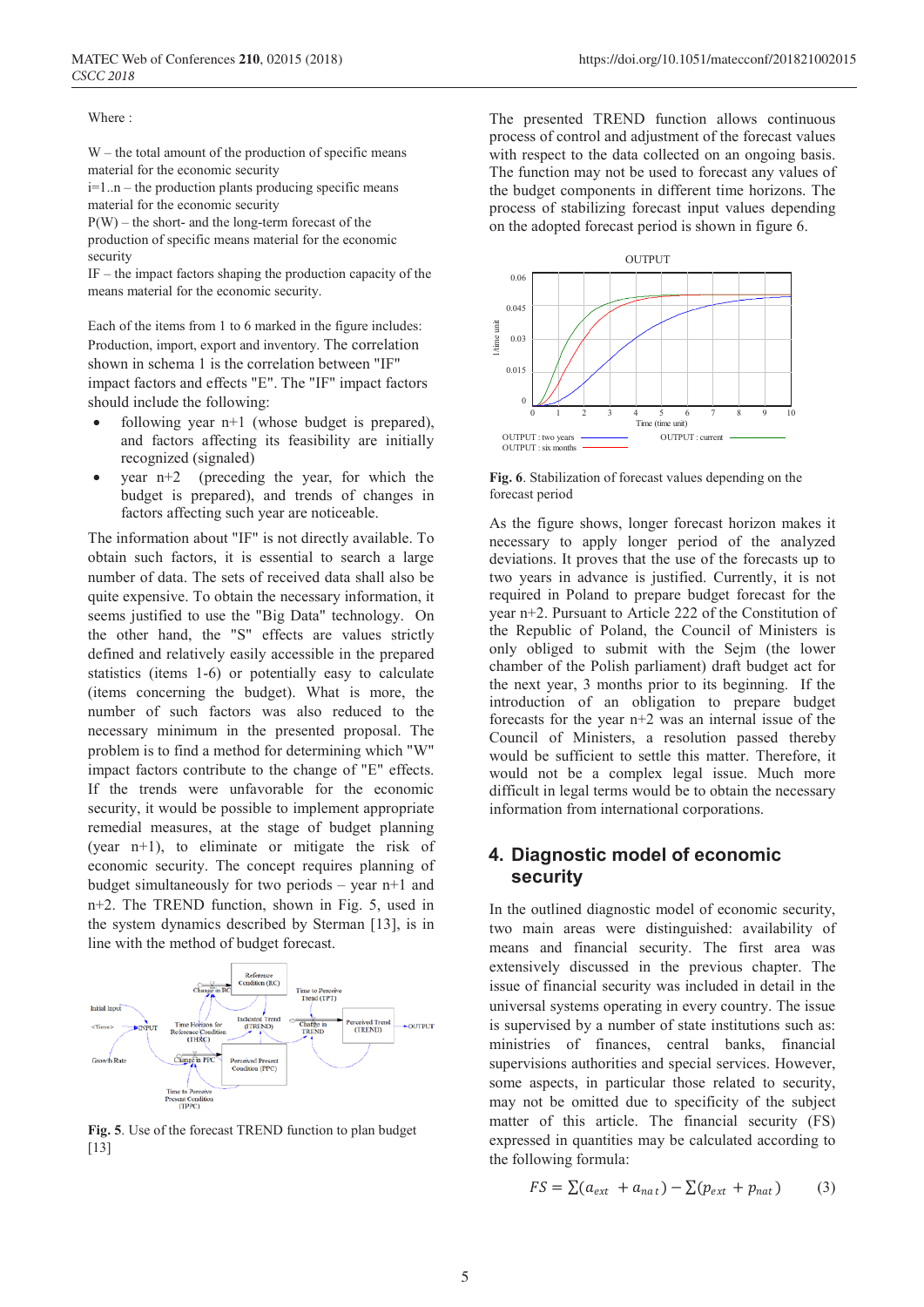Where: FS – financial security a<sub>exte</sub> - external assets  $a<sub>nat</sub>$  - national assets  $p_{ext}$  - external liabilities  $p_{\text{nat}}$  - national liabilities

The model of correlations between the factors shaping financial security is illustrated by way of the Casual Loop Diagram (CLD) in figure 7.



**Fig. 7**. CLD (Casual Loop Diagram) for factors shaping financial security.

The diagram shows four casual loops: two reinforcing loops between the increase of financial security and tendency towards national and international investments, and two balancing loops between the investments and expenses, which contribute to the decrease of financial security at least within a short period of time. Assuming that there are no delays between particular events, the curve showing financial security with respect to time is illustrated in figure 8.



**Fig. 8**. Financial security curve

However, some delays occur in casual loops and have impact on the shape of the curve representing financial security. After a certain period of time, the curve may take the form of an oscillator, but once the delay threshold values are exceeded, the curve may become more chaotic. In case of model calibration, both upper and lower limits for such delays should be established so as to prevent chaotic behavior of the modeled variable. While modeling financial security, attention should be paid to the GDP (Gross Domestic Product) variable, which has its own dynamics of changes. The

GDP variable was modeled by Sterman [13]. CLD showing the GDP variable is shown in figure 9.



Upon initial calibration of the model, the curve for the GDP variables looks as in figure 10. According to the figure, after a certain period of time, the value of the variable stabilizes at a given level, which means that the variable should not cause chaotic shaping of financial security.



**Fig. 10**. Chart showing shaping of the GDP variable over time.

Apart from financial security, the second factor that has impact on the national economic security is availability of strategic means. The factors are described in chapter 3. The general diagnostic model concerning availability of means is illustrated by way of CLD in figure 11.



**Fig. 11**. CLD for availability of means. Own elaboration on the basis of [13]

Two balancing loops concerning the control of inventory and desired level of inventory are show in